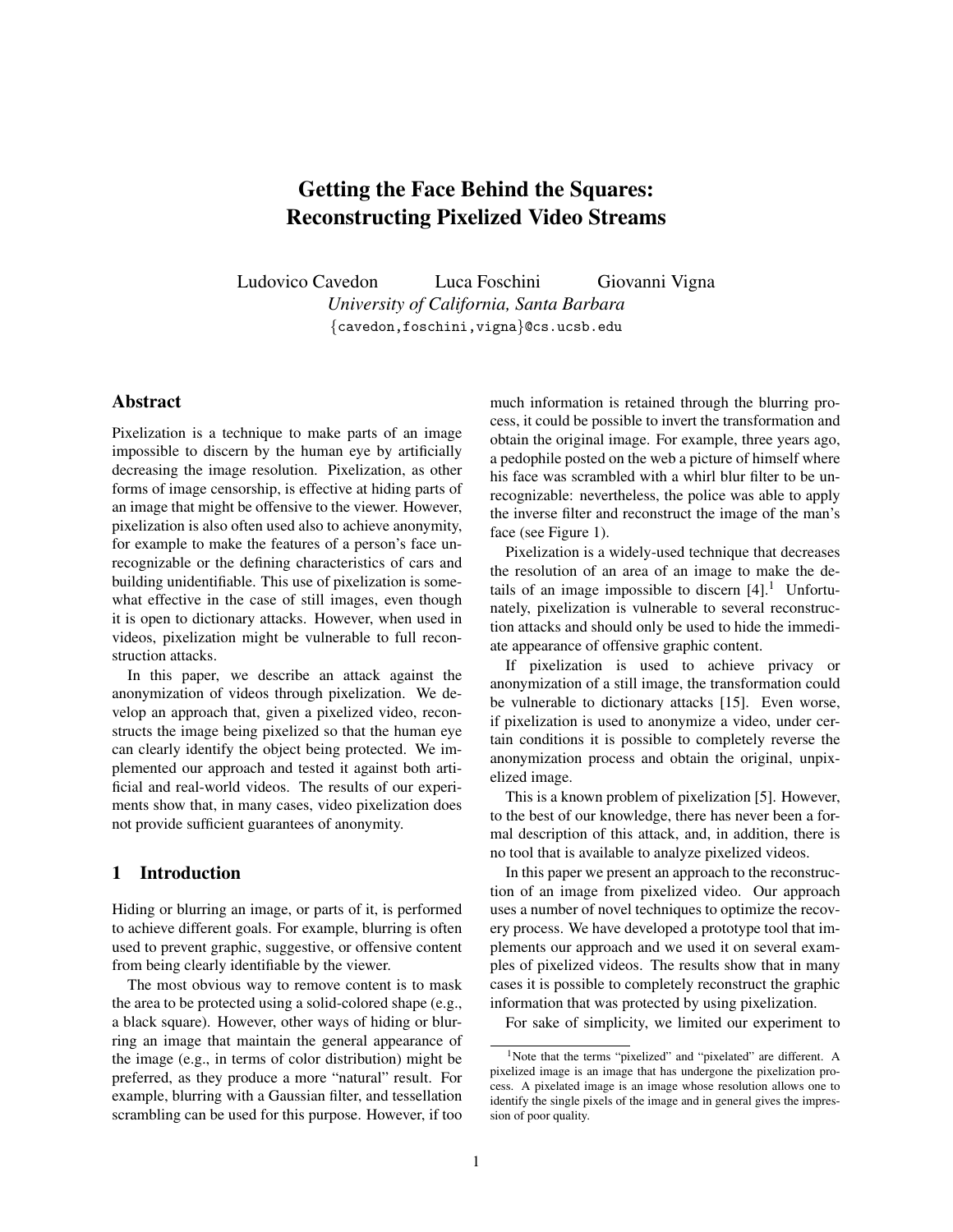

Figure 1: The reconstructed picture of a suspected pedophile (left) and the "anonymized" version that was posted on the Internet ([http://www.msnbc.msn.com/](http://www.msnbc.msn.com/id/21190969/) [id/21190969/](http://www.msnbc.msn.com/id/21190969/); published on Oct 8, 2007; retrieved on Nov 18, 2009).

<span id="page-1-0"></span>gray-scale videos. Working with color videos does not pose significant additional challenges, and the same technique we applied to our gray-scale video can be applied separately to each channel (red, green, and blue components) of a color video.

In summary, these are our contributions:

- We formalized the problem of reconstructing an image from a video that has been anonymized using pixelization. To the best of our knowledge, this is the first formalization of the problem in this context.
- We developed an approach for image reconstruction that uses several novel techniques to optimize the recovery of the graphic content that has been pixelized.
- We implemented our approach in a tool, and we tested its performance on a number of videos, showing that indeed content can be recovered in many cases.

The rest of this paper is structured as follows. In Section [2](#page-1-1) we describe the de-identification approach that is associated with pixelization. In Section [3,](#page-1-2) we describe our approach to the reconstruction of the original image from a sequence of pixelized images. Then, in Section [4,](#page-4-0) we describe our tool and the experiments that we ran on both artificial and real-world video sequences. We highlight the limitations of our approach and potential areas for improvement in Section [5,](#page-5-0) while, in Section [6,](#page-6-0) we analyze related work. Finally, in Section [7](#page-7-0) we briefly conclude.

### <span id="page-1-1"></span>2 Image De-identification via Pixelization

Pixelization [\[4\]](#page-8-0) is a technique employed to hide details from an area of an image, by replacing the area with a very low resolution version of it. An appealing feature of this technique is that it preserves the color distribution of the scrambled area, and, therefore, it gives the viewer a milder distortion of the original image with respect to other techniques.

In pixelization, the area of the image to be anonymized is divided in a grid of squares of equal size, $^2$  $^2$  and the color of each square is replaced with the mean of the color of the pixels underlying that square.

The results of pixelization can be seen, for example, in Figure [4\(b\),](#page-6-1) where the face of William Mark Felt, Sr., the man known as "Deep Throat" in the Watergate scandal, is scrambled to make him unrecognizable.

However, when this method is applied to video sequences depicting the same subject, it is highly probable that the pixelization squares change position with respect to the underlying image, therefore averaging different pixels at different times. While a human observer is not able to exploit this fact, it is not difficult to process the video frames to obtain a partial reconstruction of the original image. This process is call *image recovery*.

## <span id="page-1-2"></span>3 Image Recovery

For each frame, the pixelization filter is a linear operation, which maps multiple square regions of an image into their respective means.

Let *x* be a vector of size  $C = n \cdot m$  representing the  $m \times n$  image that we want to reconstruct. We introduce the pixelization matrix *P*, defined as the vertical concatenation of two matrices  $P_1$  and  $P_2$ .  $P_1$  has size  $(R = (f \cdot px \cdot py), C)$ , while  $P_2$  has size  $(k, C)$ , where:

- *f* is the number of frames available;
- *px* and *py* are the number of horizontal and vertical pixelization squares; and
- *k* is the number of pixels that are covered by pixelization only in a subset of the frames, whose value $<sup>3</sup>$  $<sup>3</sup>$  $<sup>3</sup>$  can thus be retrieved exactly.</sup>

The total size of *P* is then  $(R + k, C)$ . As shown in Figure [3,](#page-2-0) each row of the first *R* rows of *P* represents the pixelization operation applied to *one* square of one frame. Therefore, supposing that the squares are of size

<span id="page-1-3"></span><sup>&</sup>lt;sup>2</sup> Actually, it is not necessary for the squares to be all of equal size or to be squares at all. However, this is the most common way to perform pixelization. Hereinafter, without loss of generality, we will assume that the area to be pixelized is divided into equal-sized squares.

<span id="page-1-4"></span><sup>3</sup> In this paper, by pixel *value* we mean the 8-bit gray-scale value.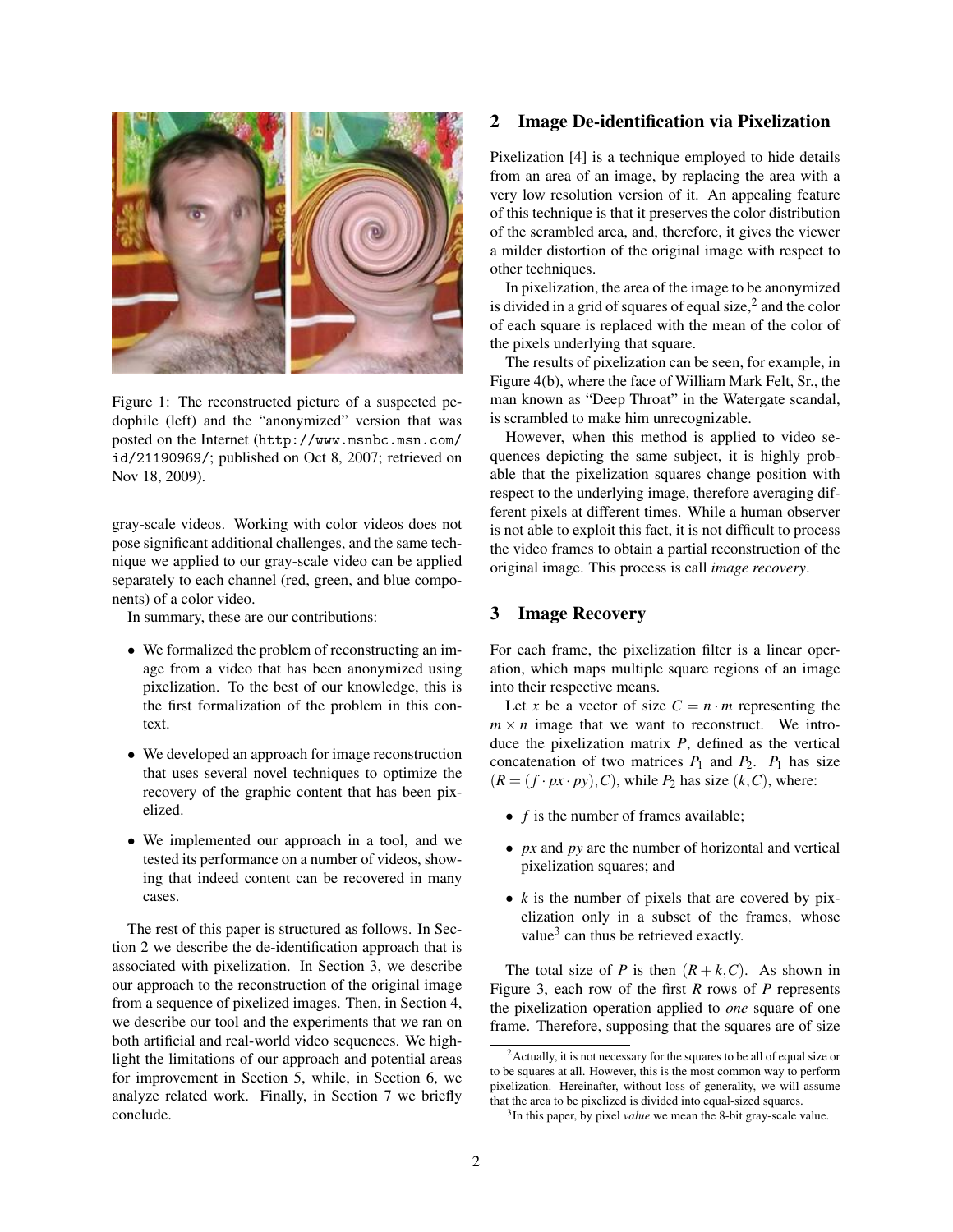

Figure 2: The black dot in the subject image is captured by two frames *a* and *b*. In each frame, the dot is captured by the same square (thin grid), but it is averaged with different portions of the original image, because of the relative offset in the pixelized area (thick grid) in *a* and *b*.

 $g \times g$ , every such row will have  $g^2$  elements set to  $1/g^2$ and the rest of them set to 0. Each row  $r$ , in fact, when multiplied by the image  $x$ , produces a single value given by the average of the pixel in *x* underlying the square represented by *r*. The vector *b* in Figure [3](#page-2-0) stores such known terms, one for each square and each frame,  $R =$  $f \cdot px \cdot py$  in total.

The last *k* rows of the matrix will have just one element set to 1.

The vector *b* needs further explanation. Each element in *b* comes either from the average of a pixelization square in a frame, or from the actual value of a single pixel in the original image, which at some point in time have slid out the pixelized area and could be retrieved fully. We define the set of pixels that have emerged from the pixelized area at least once during the video the "uncovered pixels". For real video sequences, the color of the uncovered pixels will vary from frame to frame (hopefully of a small quantity), so the value stored in *b* will be the median of all the collected values from the video sequence. Similarly, if the video is compressed with a lossy algorithm, all the values of a pixelization square may not be the same; in this case, as well, we take the median value.

Differently from the majority of super-resolution approaches (e.g., [\[7\]](#page-8-3) and [\[9\]](#page-8-4)), we do not need to consider the point spread function (PSF) of the video camera, i.e., we are not interested in modeling how a real image is distorted though the lenses and the charge-coupled device (CCD). In fact, we are not trying to obtain an image



<span id="page-2-0"></span>Figure 3: The reconstruction procedure is cast as a linear system. The pixelization matrix *P* is the vertical concatenation of  $P_1$ , in which different rows account for different squares in different frames and *P*2, which accounts for the pixels that were seen out of the pixelized grid at least once. *x* is the subject image to be reconstructed (expressed as a vector). *b* is the vector of known terms, coming either from the gray-level intensity of a square, or from the actual value recorded for pixels seen outside the pixelized grid at least once.

of resolution higher than the video frames, but, instead, we are aiming to recover an image of the same quality.

The linear system  $Px = b$  is very unlikely to have an exact solution; the system could be under-determined because the video frames do not cover all the possible offsets of the pixelization squares (which translates into not having enough rows in *P* linearly independent with each other). More precisely, if we have  $g \times g$  pixelization squares, in order to have a full-rank *P* matrix we need the pixelized area during the video to cover  $g^2$  adjacent offsets. Intuitively, this implies that each pixel of the original image appears in enough equations (rows of *P*), in each of them averaged with other different pixels, conveying enough information for the full reconstruction of the original pixel.

Moreover, this system is likely to have no solution, mainly for two reasons. The first one is the quantization approximation, that is, the color of the pixelization squares is not the exact mean of the original pixels, but, instead, it is rounded to the nearest integer when stored as a new frame; the second one is the fact that the images in the different frames of a real-world video are subject to change because of sensor noise, non discrete panning of the camera, change in light, atmospheric aberration, etc.

The naïve way of trying to get the reconstructed image  $\hat{x}$  would be trying to compute  $\hat{x} = P^+b$ , where  $P^+$  is the pseudo-inverse matrix of *P*. In this way, we would try to find an  $\hat{x}$  that minimizes the mean squared error of the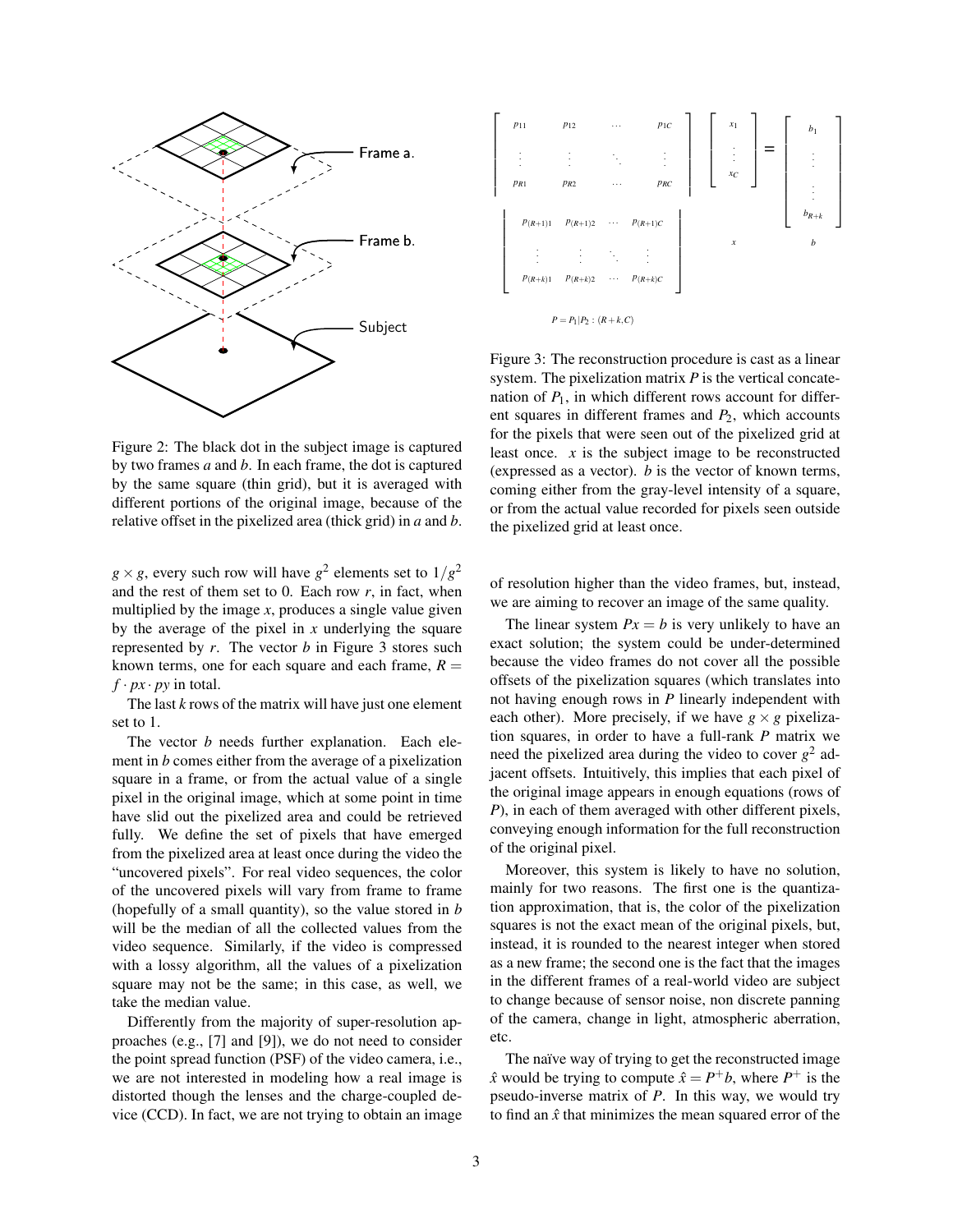system. This solution, however, will not give satisfying results (see Figure [4\(c\)\)](#page-6-2) even for the ideal case in which the *P* matrix has full rank and all the pixelized frames have been generate from identical shifted images. This is due to the sensitivity to the quantization of the value of the pixelization squares. The pseudo-inverse method, in fact, does not take into account that the values of the pixels are bounded and generates a mostly out-of-range solution featuring a chessboard like pattern.

# 3.1 Maximum A Posteriori (MAP) approach

Based on the experience provided by previous literature and our experiments, we propose the following method to obtain a good-quality reconstructed image in a reasonable time frame. The goal of our approach is to find an image  $\hat{x}$  such that, if shifted and pixelized in multiple frames, will give an output sequence that is as close as possible to our input video.

We therefore want to minimize the error with respect to the  $P\hat{x} = b + \varepsilon_q$  system, where  $\varepsilon_q$  is a vector of the same size of *b* and whose elements can take values in the range  $[-0.5, 0.5]$ . The role of  $\varepsilon_q$  is to take into account the quantization effect.

We also need a regularization function to be applied to the image in order to correct for the noise introduced by the quantization, the CCD sensor, the image registration error, etc. Such regularization function must smooth image artifacts, but, at the same time, preserve edges. Minimization of *total variation* (TV, or *L*<sup>1</sup> norm of image derivatives) [\[13\]](#page-8-5) has proven to be superior in image de-noising when compared to  $L_2$  norm minimization, because of its less strong penalization of image edges.

Our function to minimize, therefore, is:

$$
f(x) = ||Px - b - \varepsilon||_2 + \alpha \text{TV}(x)
$$
 (1)

where  $TV(x) = ||\nabla x||_1$  is the Total Variation of image *x* and  $\alpha$  is how much TV is weighted with respect to the system's mean squared error (MSE).

This approach is often called *Maximum a Posteriori* (MAP) method. This class of methods tries to find the original image *x* which, if pixelized, is most likely to have generated the frames in the video, given a probability distribution for *x*. In our case, the regularization function (i.e., the TV function) can be interpreted as the prior probability for *x*, favoring piecewise smooth images.

In order to solve this problem, we followed the efficient iterative approach proposed in [\[7\]](#page-8-3), i.e., we adopted the steepest descent method:

$$
\hat{x}_{k+1} = \hat{x}_k - \beta \nabla_f(\hat{x}_k)
$$
\n
$$
\nabla_f(x) = P'(Px - b) + \alpha \sum_{\substack{(l,m) \in \\ (l,m) \in \\ \{(0,1),(1,0)\}}} (S_{l,m}(x) - \text{shift}_{-l,-m}(S_{l,m}(x)))
$$
\n
$$
S_{l,m}(x) = \text{sign}(x - \text{shift}_{0fill,l,m}(x))
$$

where  $\beta$  is the descent speed. The shift<sub>0 *fill*,*l*,*m*</sub>(*x*) function shifts the image *x* of *l* rows and *m* columns, while filling the new border elements with zeros; the shift $l_{lm}(x)$ function, is the same shifting operation, but the new elements will be the same as the previous ones in that position. These two distinct operations are needed to ensure proper handling of border pixels.

Although Farsiu et al. found that *Bilinear Total Variation* [\[14\]](#page-8-6) regularization gives better results [\[7\]](#page-8-3), in our case it is not beneficial because of the chess-board pattern that the minimum MSE solution tends to generate. Therefore, in contrast with Fariusa et al. [\[14\]](#page-8-6), we limit the radius of the TV regularization operator for each pixel to 1. This means that for each pixel the TV is computed taking into account only its axis aligned adjacent pixels (North, South, East, West).

#### 3.2 Image Registration

In pixelized video recovery, we assume that the same image has been recorded in different frames at different positions. One of the most important tasks is therefore *image registration*, i.e., the tracking of how the image moves across frames. Wrong or inaccurate image registration would lead to reconstruction with excessive blurring or artifacts (depending on the chosen weight for TV regularization).

Our reconstruction technique is extremely sensitive to image registration. At each frame, we require that the pixelized image is accurately tracked, which means to correctly recover the offset with respect its position in the previous frame.

To improve the accuracy of this step, we developed a *sub-pixel* image registration technique. This technique allows us to deal with, and recover correctly, fractional (sub-pixel) image offsets. A detailed description of how the sub-pixel registration is performed is out of the scope of this work.

#### 3.2.1 Image registration with OpenCV

In order to perform image registration we used the *Intel OpenCV library* [\[1\]](#page-8-7), which contains a collection of computer vision functions. In particular, the optical flow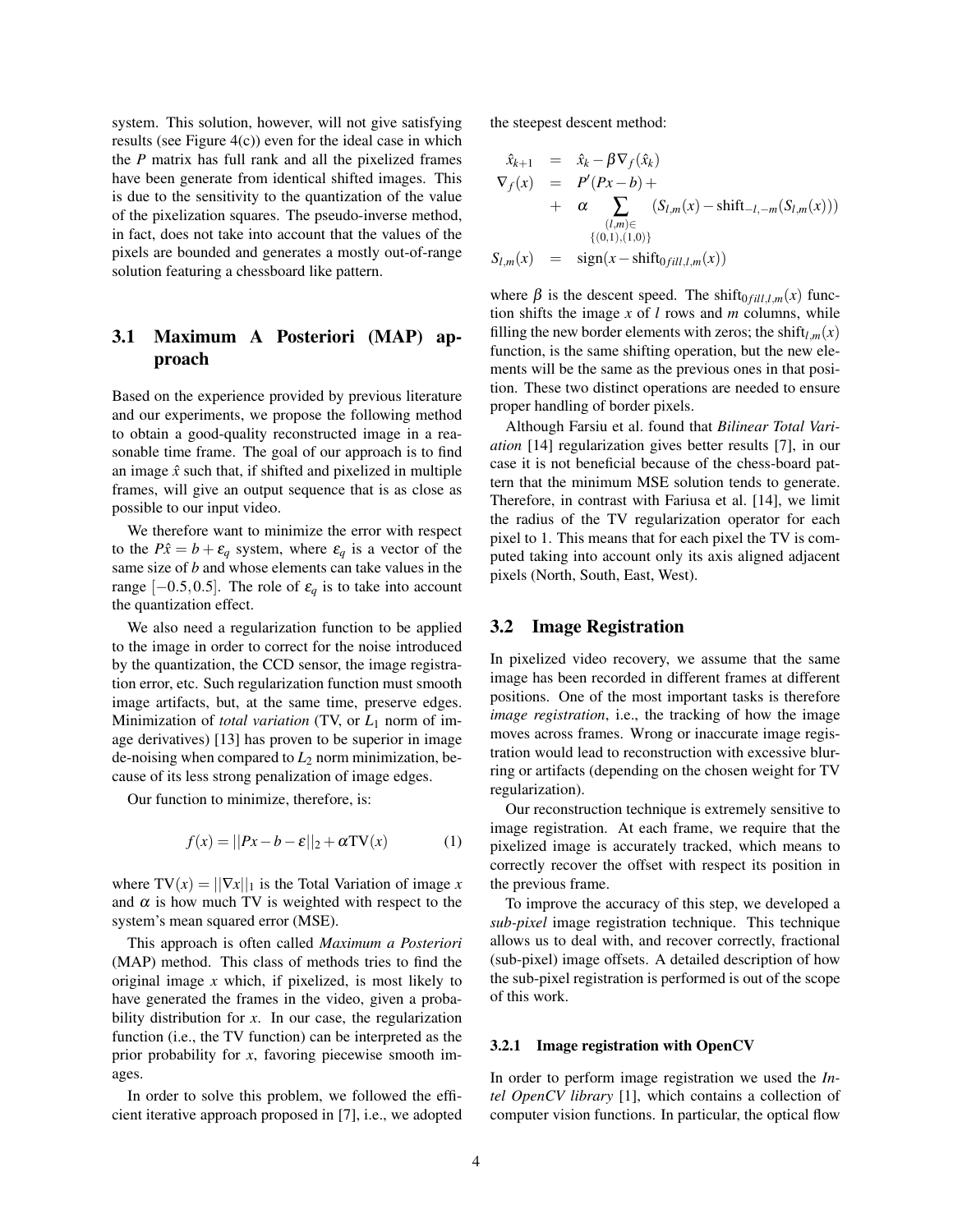tracking API allowed us to automatically identify interesting features on the input video and track their movement across multiple frames.

We used the

#### cvCalcOpticalFlowPyrLK()

method, implementing a pyramidal version of the Lucas-Kanade feature tracking algorithm [\[3\]](#page-8-8). Such algorithm proved to be faster that the other optical flow tracking functions implemented in OpenCV, yet very precise (providing fractional offsets) and convenient for our needs; in fact it allows us to provide an image mask that we used to exclude the pixelized area from being analyzed for movement tracking. The image mask also allows us to instruct the feature tracking algorithm to work on a restricted part of the image, containing feature moving together with the pixelized area of the image (e.g., a moving car or person).

#### <span id="page-4-1"></span>3.3 Outliers removal

When dealing with real videos recoded by a camcorder, a longer video sequence does not necessarily mean improved reconstruction quality. In fact some variables of the video are likely to change over time (e.g., light source intensity and position, automatic white balance of the camcorder, position of the subject or camera).

Moreover, even for short video sequence, the image registration algorithm may give inaccurate results for some frames.

In both cases the effectiveness of our approach is negatively affected. We therefore introduced a method for recursively filtering out the outliers, i.e., the frames that mostly contribute to the error of the recovered solution in our linear system.

This can be achieved by observing the distribution of the squared errors  $(b - P\hat{x})^2$  summed over each frame. In our experiments, as shown in Section [4.3,](#page-5-1) we observed that a small set of frames was giving a much higher contribution to the error than the other frames. We therefore removed them from the video and reprocessed it to recover the pixelized image again.

### <span id="page-4-0"></span>4 Experiments

In order to show the effectiveness of our approach we provide three examples, one from an artificial video sequence, and two from real-world videos. All the experiments have been run with  $\beta = 0.3$  and  $\alpha = 0.01$  for the steepest descent algorithm.

#### 4.1 Ideal case

The artificial video has been created by using one single image (Figure [4\(a\)\)](#page-6-3). Such image has been shifted into 10 different positions both horizontally and vertically, so as to generate 100 different frames, which have been combined sequentially into a video. Then, the video has been pixelized into 100 squares of size  $10 \times 10$  (Figure [4\(b\)\)](#page-6-1). After that, the pixelized video has been process with the algorithm described in Section [3](#page-1-2) (Figure [4\(d\)\)](#page-6-4).

Even though this case represents an optimal, unrealistic example, it represents an interesting baseline for our approach. In particular, it shows that even after a  $10 \times 10$  pixelization it is possible to recover an impressive amount of image detail. It also allows a comparison between the extremely noisy solution provided by the pseudo-inverse method and the solution provided by the MAP approach with total variation prior.

We then tried to vary the size of the pixelization squares, while keeping fixed the size of the pixelized area. More specifically, we used the same image of the previous example and pixelized with pixelization squares of size 2, 3, 4, 5, 6, 10, 12, and 15. For every experiment, we wanted a  $60 \times 60$  pixelized area, with no pixel getting uncovered in any frame. The mean square error per pixel of the reconstructed image proved to increase linearly with the size of the pixelization square. As such number increases, also the number of frames in the video sequence increases, and therefore one may expect that this additional information would compensate for the reduced number of equations per frame (as the number of pixelization squares decreases): in fact, the number of equations in the  $P_1$  matrix remains constant. However, bigger pixelization squares imply that more information is lost during the quantization of the value of each square; in other words, every equation of  $P_1$  has more degrees of freedom (pixels) in re-distributing the quantization error.

In the previous example, we generated a number of frames having different offsets in order to have a fullrank *P* matrix. For example, if the pixelization squares size was  $10 \times 10$ , we shifted the original image from 1 to 10 pixels horizontally and from 1 to 10 pixels vertically, therefore generating 100 different image offsets. However, we wanted to see how a reduced number of available frame offsets would impact the quality of the reconstructed image. For this purpose, we randomly selected a fraction of all the frames of the previous experiment and ran the same reconstruction algorithm on that. We repeated the experiment for 10 different percentages, from 10% to 90%. In Figure [5,](#page-5-2) we show the recovered images, while in Figure [6](#page-6-5) we plotted the value of the mean squared error per pixel of the pixelized area. This shows that with our reconstruction method we do not actually need a full-rank *P* matrix (as it usually happens for a real video); the algorithm is therefore robust even if 50% of the frames are missing.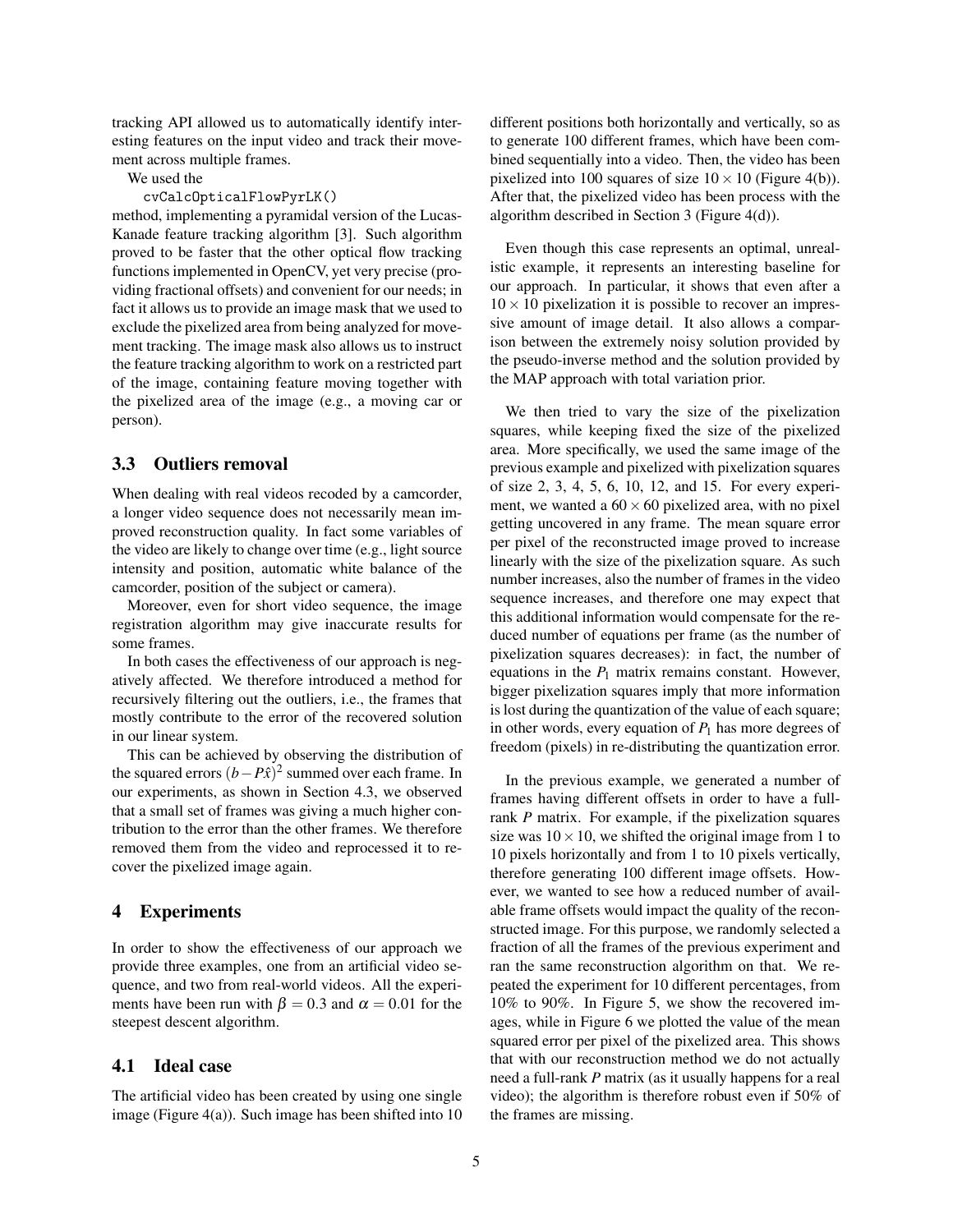

<span id="page-5-2"></span>Figure 5: Recovered images according to different values of *p*, where *p* is the percentage of distinct frames available for image reconstruction. Such percentage is relative to the minimum number *F* of frame at different offsets which would give a full-rank *P* matrix. In this case, the same video as in Figure [4](#page-6-6) was used:  $10 \times 10$  pixelization squares have been used, so *F* is 100. Therefore  $p = 30\%$  means that 30 distinct frames were available for image reconstruction. The recovery of the original image was performed 5 different times, each time using a given fraction of the total frames. The actual frames used have been selected randomly.

#### 4.2 License plate recovery

The second example is a video recorded with a common consumer 460K pixel CCD Mini-DV camcorder. A 120 frame (4-second) sequence has been recorded by a person standing still and holding the video camera in her/his hands, while pointing it towards the back of a car. The part of the frames depicting the license plate of the car have then been pixelized with  $4 \times 4$  pixel squares, according to the algorithm described in Section [2](#page-1-1) (Figure  $7(a)$ ). Even though the person shooting the video was asked not to move, small oscillations are typical when the video recording device is held without a tripod. The pixelization of the sequence is done by a video processing filter, which is creating the pixelization squares in a fixed position with respect to the video frame borders rather than the subject being recorded.

We then exploited these continuously changing differences in position between the license place and the pixelization grid in order to recover the original license plate number. Image registration has been performed on the rest of the car image as described in the previous section.

The resulting image (Figure [7\(b\)\)](#page-6-8) shows how the letters and numbers are clearly readable, even if for a human observer the original video sequence would have given no clue. This example proves how pixelization has failed its intent to preserve privacy. Even though from the video itself the details of the license plate are not revealed, someone interested in recovering the sensitive information can do so with an inexpensive video processing procedure.

### <span id="page-5-1"></span>4.3 Face recovery

The third example (Figure [8\)](#page-7-1) is still real video, recorded in the same way as the previous example. This video is a recording of a face for 10 seconds (300 frames). The size of the pixelization squares is, in this case  $8 \times 8$ . In this longer video, there is a relevant number of frames that give an excessive contribution to the error of the reconstruction model. This can be seen by the plot of the squared error contribution  $(b - A\hat{x})^2$  summed over each frame (Figure [9\)](#page-7-2). Note that in the graph, the frames are not in chronological order, but have been ordered according to increasing squared error contribution. In fact, the contribution for the last 50 frames grows much faster than the rest of the frames. We therefore applied the technique described in Section [3.3,](#page-4-1) removing them from the video and recomputing the solution of the reconstruction problem again. It is interesting to note that, in this case, the outliers removal process helped in discarding the frames when the subject was blinking, therefore allowing us to retain good detail also in the area around the eyes.

Again, the pixelization processing failed to hide the identity of the subject. The reconstructed face is clearly identifiable.

#### <span id="page-5-0"></span>5 Potential Techniques for Improvement

The environment of the input video for which our approach would successfully work out-of-the-box is very limited. For example, we assume that the subject is still with respect to the background and the only allowed movements for the camera are horizontal/vertical translation or slight rotation (panning/tilting).

No zooming or horizon rotation are considered, although they might be typical for a hand held camcorder. Such camera movement can be taken into account by further developing the model in order to be able to describe all rigid movements of the image.

If the subject is not still with respect to the background, two different approaches may be followed. If the subject is not completely covered by the pixelized image, we can perform image registration on the uncovered parts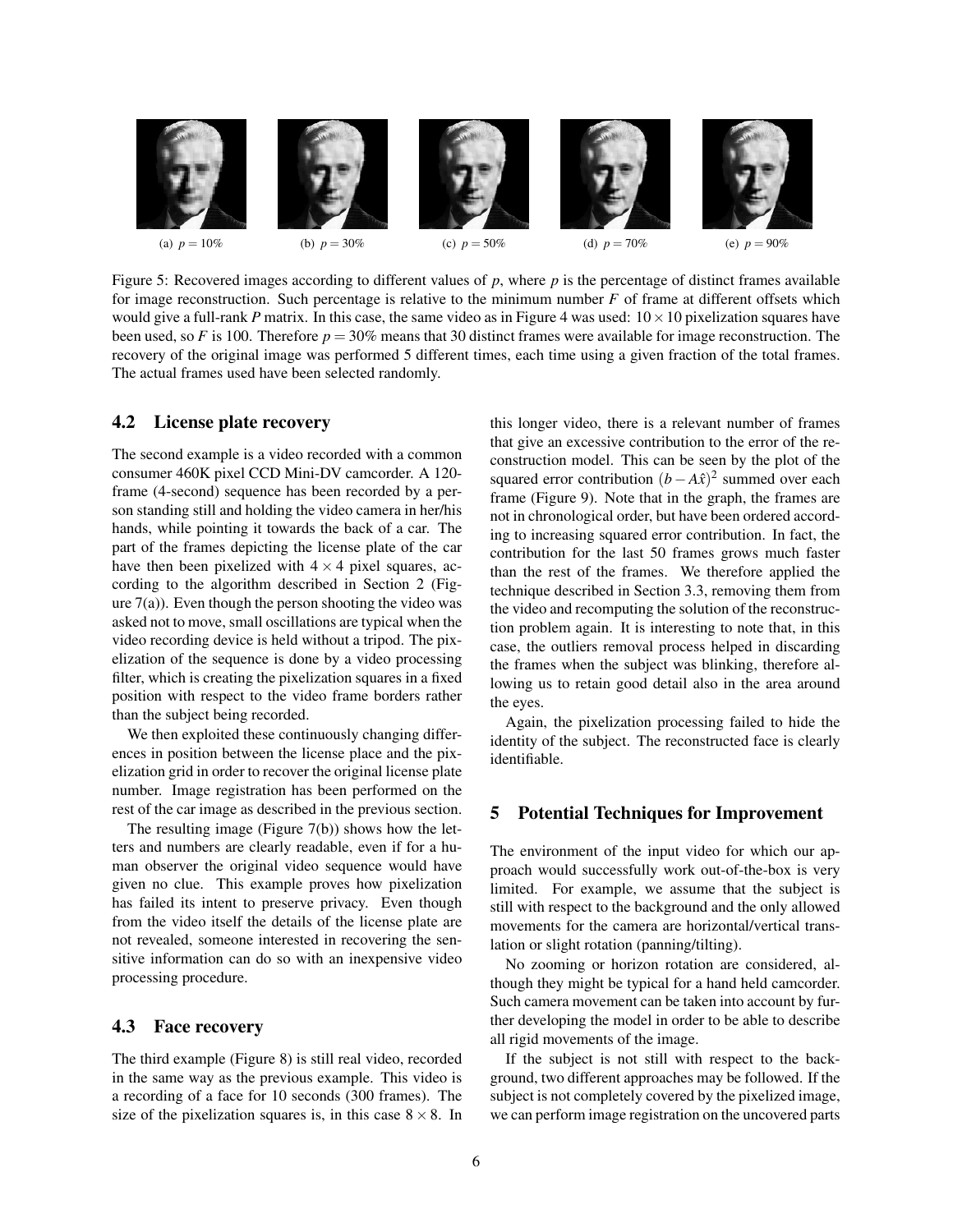

(a) Original image (b) Pixelized frame

<span id="page-6-3"></span><span id="page-6-1"></span>



(c) Pseudo-inverse reconstruction

<span id="page-6-4"></span>

<span id="page-6-6"></span><span id="page-6-2"></span>Figure 4: Example of reconstructed images from an artificial video. A single image (a) has been shifted into 64 different positions and than pixelized (b). The original image has then been recovered with the pseudo-inverse method (c) or with the proposed algorithm (d) from the 64-frame video.

(e.g. the top of the head and the shoulders on the example of Figure [8,](#page-7-1) or the body of a running car). Alternatively, if the subject is completely covered by the pixelization, tracking of its movement can be attempted computing its center of mass, although the estimation would be clearly much less accurate.

Further developing this method of recovery of pixelized images towards allowing more degrees of freedom on the input video, 3D camera movement tracking can be considered, using software like *Vicon Boujou* [\[2\]](#page-8-9) and augment the *P* matrix to take into account affine deformation of the subject. For example, this improvement would allow targeting the reconstruction of a license place of a passing car observed by a panning camera.

An additional important direction of improvement is taking into account the artifacts introduced by MPEG compression, which may badly interfere with the pixelization squares. As of the current implementation, we are addressing this problem by taking the median of the values of the pixelization squares. However, considering how the compression process distorts the image would help detecting better values of the pixelized image.



<span id="page-6-5"></span>Figure 6: Mean squared error per pixel of the pixelized area vs. the percentage of distinct image position offset between frames available for reconstruction, with reference to the example in Figure [5.](#page-5-2)

<span id="page-6-8"></span><span id="page-6-7"></span>

Figure 7: Pixelized frame (a) and recovered image (b) from a 120-frame real video sequence of a license plate. Pixelization squares are  $4 \times 4$  pixel big.

# <span id="page-6-0"></span>6 Related Work

The fact that pixelization may fail to preserve privacy is not new. Neustaedter et al. raise some concerns when blurring and pixelization are used for video-conferencing in home settings [\[10\]](#page-8-10). The authors reached the conclusion that it is not possible to provide a good idea of the the scene depicted in the video and at the same time preserve the privacy of the subject being recorded by using blurring/pixelization.

Also the effectiveness of pixelization applied to faces has already been questioned. Gross et al. show that pixelization has very low effectiveness in preserving privacy when pixelized video sequence is fed to a face recognition software matching the face against a face database [\[8\]](#page-8-11); quite unexpectedly, they also find that attempts to reconstruct the original image usually worsen the effectiveness of the recognition algorithm. Our concern is different: we do not want to avoid a face to be matchable against a database, but we want to recover the original image (e.g., a face or a license plate number) in a way that it is recognizable for the human eye.

More recently, Dufaux [\[5\]](#page-8-2) analyzed the effectiveness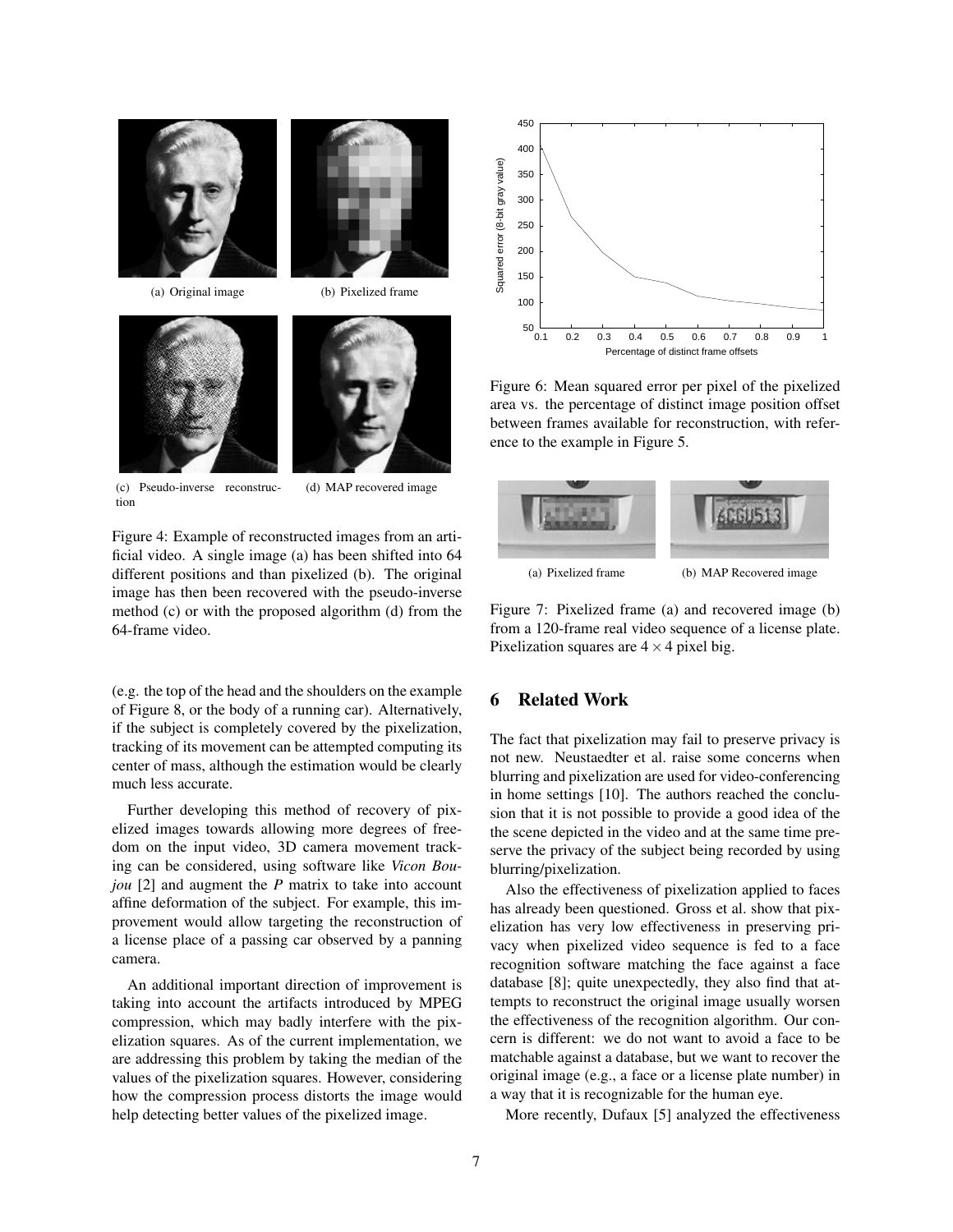

<span id="page-7-1"></span>Figure 8: Frame from original video (a) and pixelized frame (b). Image (c) has been obtained by averaging all the pixelized frames after image registration. Image (d) is the output of our recovery process. The pixelized frames are taken from a 300-frame real video sequence of a face. Pixelization squares are  $8 \times 8$  pixel big.

of various Privacy Enabling Technologies applied to human faces in a video sequence. They compared different anonymization methods by means of similarity measures and effectiveness of application of face recognition techniques to the anonymized video. Again, pixelization was shown to be weaker than other methods.

The process of recovering an image after it has gone through a process of pixelization is a particular case of image super-resolution, i.e., the extraction of a highresolution image from a sequence of low resolution ones. Super-resolution has been an active field of research in the last twenty years; a broad and detailed analysis of such work is presented in [\[12\]](#page-8-12). Our approach is similar to the work of Farsiu et al. [\[7\]](#page-8-3) in the method used to find the recovered images: like them, we are using the steepest descend method to minimize the error of our linear model augmented with a total variation-based regularization of the image.

However, our model is augmented in order to take into account more information about our input (i.e., the fact that the pixelization is created by an averaging video filter and that there are uncovered pixels in some frames



<span id="page-7-2"></span>Figure 9: Sum of squared error contributions  $(b_i - A_i \hat{x})^2$ per frame on the example of Figure [8.](#page-7-1) Frames have been ordered according to increasing squared error contribution.

which are helping us to recover the original image).

Additional research in the super-resolution field has targeted color images [\[6\]](#page-8-13), which pose additional issues when the video sequence is coming without rescaling from a CCD sensor. Moreover, more sophisticate algorithms looking for a *maximum a posteriori* solution, and, at the same time, computing optimal image registration has been explored by Pickup [\[11\]](#page-8-14). Another interesting approach comes from Gunturk et al., whose model takes into account errors introduced by video compression processes [\[9\]](#page-8-4). These techniques have not been applied to our proof-of-concept experiments, but are however interesting paths to explore for future research.

# <span id="page-7-0"></span>7 Conclusions

Pixelization is a technique to blur an image (or the frame of a video) to either protect the viewer from offensive content or prevent the viewer from recognizing the characterizing features of an object (such as a face, a car's plate number, etc.)

We have developed a new approach and developed a tool that performs an attack against the privacy of pixelized videos. The results of our experiments show that, in many cases, images can be recovered from pixelized videos, and, therefore, this technique should not be used to achieve privacy.

Future work will focus on how additional information about the geometry and position of the objects to be recovered can be used to improve the reconstruction process, especially in cases where the object being blurred roto-translates with respect to the camera.